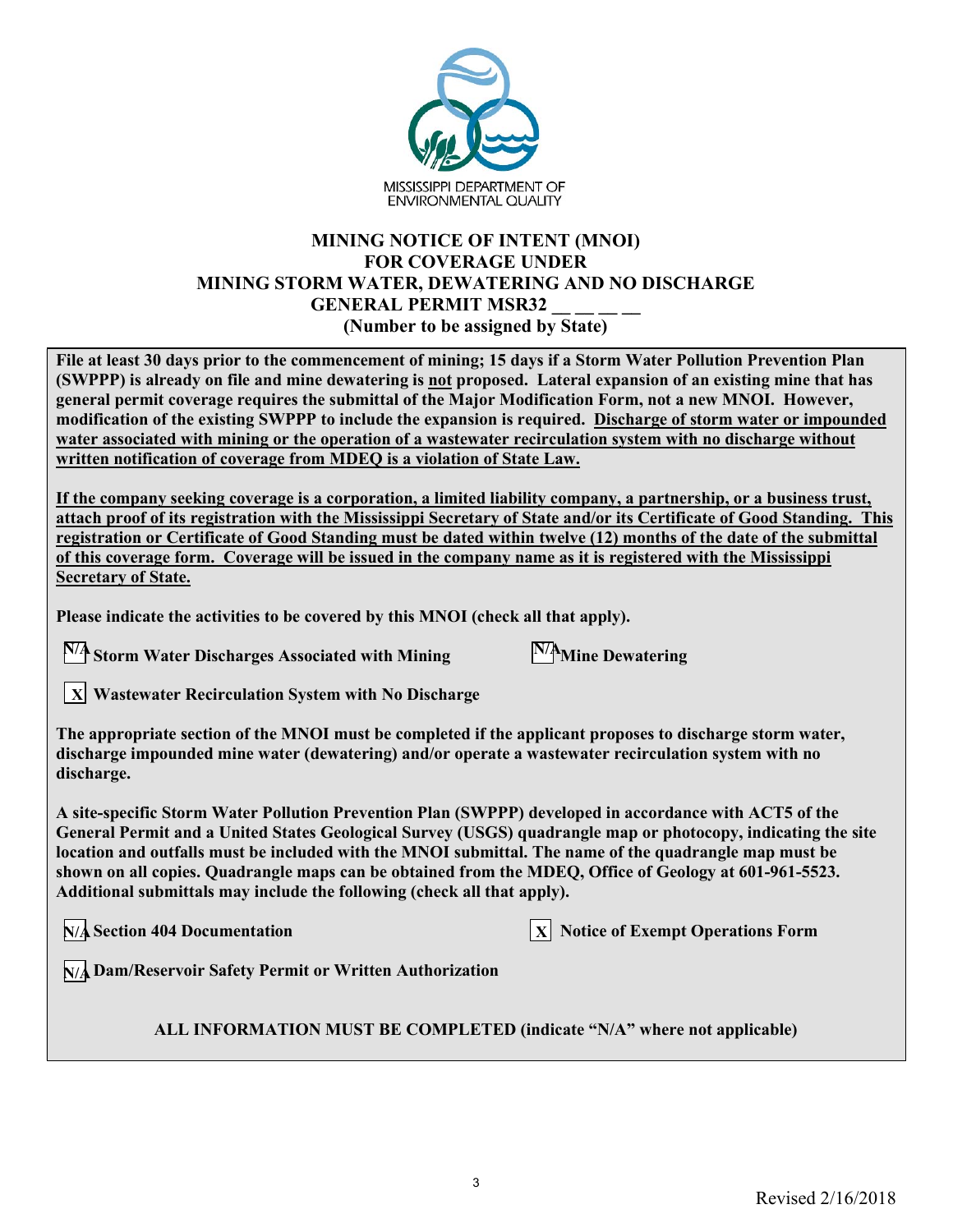## **MSR32** \_\_ \_\_ \_\_

**(NUMBER TO BE ASSIGNED BY STATE)**

| <b>APPLICANT IS THE:</b>                                                                                                                                | <b>X</b> OWNER | <b>X OPERATOR</b>                            |  |
|---------------------------------------------------------------------------------------------------------------------------------------------------------|----------------|----------------------------------------------|--|
| <b>OWNER CONTACT INFORMATION</b>                                                                                                                        |                |                                              |  |
|                                                                                                                                                         |                | <b>Renee B. Priest</b>                       |  |
| <b>OWNER COMPANY LEGAL NAME:</b><br>P. O. Box 39 Centreville, MS 39631                                                                                  |                | Renee B. Priest                              |  |
|                                                                                                                                                         |                |                                              |  |
|                                                                                                                                                         |                |                                              |  |
| OWNER PHONE #: (0001-645-2800 OWNER EMAIL: ReneePriestMS@aol.com                                                                                        |                |                                              |  |
|                                                                                                                                                         |                | <b>OPERATOR CONTACT INFORMATION</b>          |  |
| <b>OPERATOR CONTACT PERSON:</b> __________________Talmadge A. Priest                                                                                    |                |                                              |  |
| <b>OPERATOR COMPANY LEGAL NAME:</b> Tatum Gravel, LLC                                                                                                   |                |                                              |  |
| <b>OPERATOR STREET OR P. O. BOX:</b> P. O. Box 161 Centreville, MS 39631                                                                                |                |                                              |  |
|                                                                                                                                                         |                |                                              |  |
| OPERATOR PHONE #: (001-551-7006 OPERATOR EMAIL: TatumGravel@aol.com                                                                                     |                |                                              |  |
|                                                                                                                                                         |                | <b>MINE INFORMATION</b>                      |  |
| MINE NAME: Tatum Gravel Pit                                                                                                                             |                |                                              |  |
| MINE SITE ADDRESS (If the physical address is not available, please indicate nearest named road.)                                                       |                |                                              |  |
|                                                                                                                                                         |                |                                              |  |
|                                                                                                                                                         |                |                                              |  |
|                                                                                                                                                         |                |                                              |  |
| MINE SITE TRIBAL LAND ID (N/A If not applicable):<br>N/A                                                                                                |                |                                              |  |
| Attached map indicates pit location as well as Entrance Gate<br>ATTACH A USGS QUAD MAP, EXTENDING ½ MILE BEYOND FACILITY, OUTLINING THE MINE BOUNDARIES |                |                                              |  |
| (Maps can be obtained from the Mississippi Office of Geology. For information call 601-961-5523).<br>31.163164, -91.055989 Tatum Gravel Pit             |                |                                              |  |
| LATITUDE: degrees minutes seconds<br>LONGITUDE: degrees minutes seconds                                                                                 |                |                                              |  |
| LAT & LONG DATA SOURCE (GPS (Please GPS Entrance Gate) or Map Interpolation):                                                                           |                |                                              |  |
| <b>TOTAL ACREAGE: 3 acres</b>                                                                                                                           |                | <b>MATERIAL TO BE MINED:</b> sand and gravel |  |
| WILL HYDRAULIC DREDGING BE USED?                                                                                                                        |                | $\Box$ YES $\overline{X}$ NO                 |  |
| <b>WASHING OF SAND/GRAVEL?</b>                                                                                                                          |                | $\overline{X}$ YES $\Box$ NO                 |  |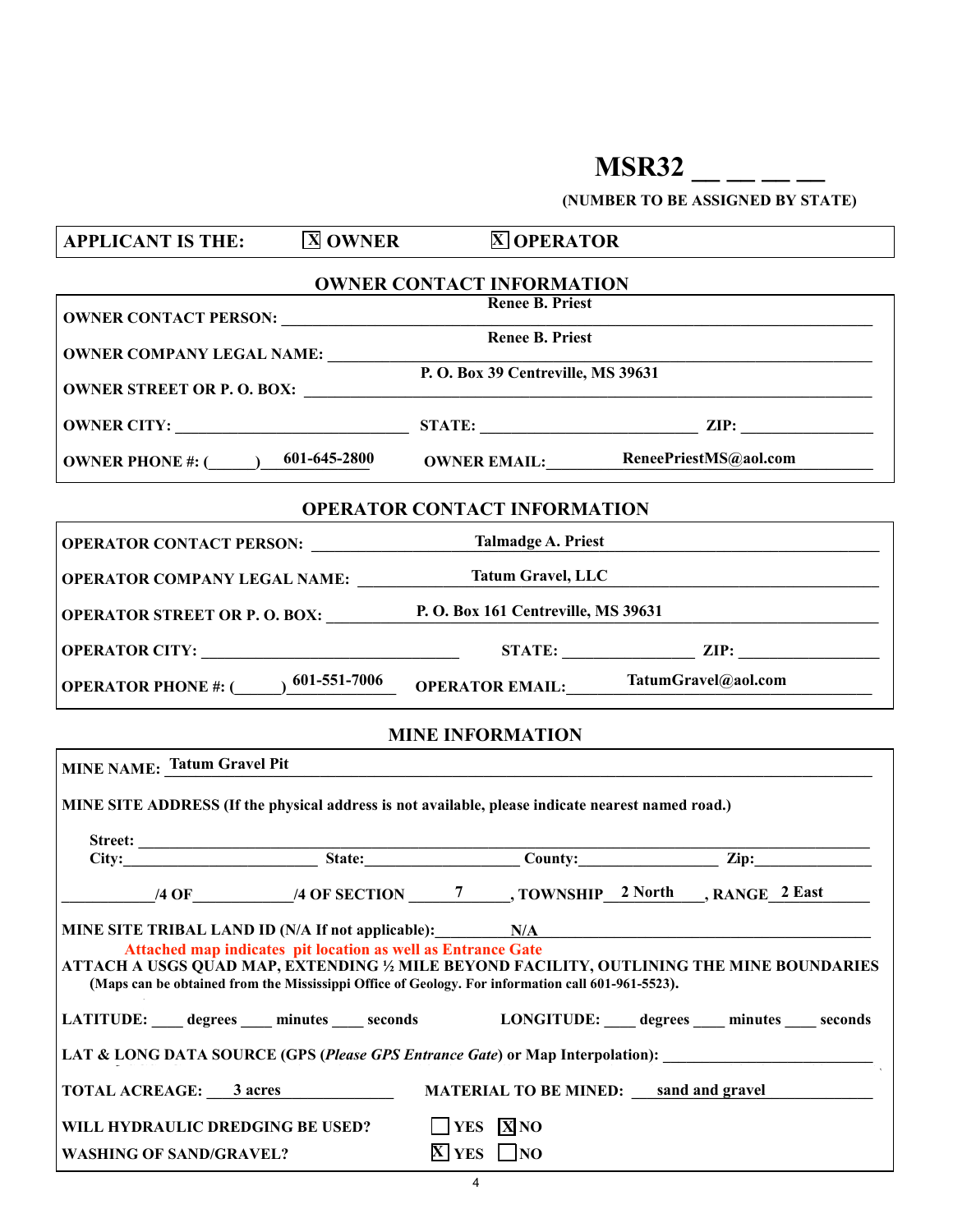| <b>ESTIMATED START DATE:</b><br>1442<br><b>SIC CODE</b>            | 2022-06-01<br>YYYY-MM-DD | <b>ESTIMATED END DATE:</b><br><b>NAICS CODE</b> 212321                                                                                                                                 | 2052-12-31<br>YYYY-MM-DD             |
|--------------------------------------------------------------------|--------------------------|----------------------------------------------------------------------------------------------------------------------------------------------------------------------------------------|--------------------------------------|
|                                                                    |                          | <b>RECEIVING STREAM INFORMATION</b>                                                                                                                                                    |                                      |
| <b>NEAREST NAMED RECEIVING STREAM:</b>                             | N/A                      | holding in settling ponds                                                                                                                                                              |                                      |
| IS RECEIVING STREAM ON MISSISSIPPI'S 303(D) LIST OF IMPAIRED WATER |                          | BODIES? (The 303(d) list of impaired waters and TMDL stream segments may be found of MDEQ's website:<br>http://www.deq.state.ms.us/MDEQ.nsf/page/TWB Total Maximum Daily Load Section) | $\boxed{\mathbf{X}}$ NO<br>$ $   YES |
| HAS A TMDL BEEN ESTABLISED FOR THE RECEIVING STREAM SEGMENT?       |                          |                                                                                                                                                                                        | $\overline{X}N$<br><b>TYES</b>       |
|                                                                    |                          | <b>COMPLETE IF STORM WATER DISCHARGE IS PROPOSED</b>                                                                                                                                   |                                      |
|                                                                    |                          | ATTACH A STORM WATER POLLUTION PREVENTION PLAN (SEE PERMIT FOR REQUIREMENTS)                                                                                                           |                                      |
|                                                                    |                          | <b>IDENTIFY THE ASSOCIATION OR GENERIC SWPPP ON FILE AT MDEQ:</b>                                                                                                                      |                                      |
|                                                                    |                          |                                                                                                                                                                                        |                                      |
|                                                                    |                          |                                                                                                                                                                                        |                                      |
|                                                                    |                          |                                                                                                                                                                                        |                                      |
|                                                                    |                          | <b>COMPLETE IF WASTEWATER RECIRCULATION</b>                                                                                                                                            |                                      |
|                                                                    |                          | <b>SYSTEM WITH NO DISCHARGE IS PROPOSED</b>                                                                                                                                            |                                      |

| greater than<br>pread<br>DISTANCE BETWEEN RECIRCULATION POND(S) AND PROPERTY LINE: 1.320<br>(FT)<br>(MUST BE AT LEAST 150 FEET) |          |
|---------------------------------------------------------------------------------------------------------------------------------|----------|
| NUMBER OF RECIRCULATION POND(S): $^{\,1}$                                                                                       |          |
| $1/4$ acre<br><b>STORAGE CAPACITY OF EACH RECIRCULATION POND(S):</b>                                                            | $(FT^3)$ |

## **COMPLETE IF MINE DEWATERING IS PROPOSED**

**\_\_\_\_\_\_\_\_\_\_\_\_\_\_\_\_\_\_\_\_\_\_\_\_\_\_\_\_\_\_\_\_\_\_\_\_\_\_\_\_\_\_\_\_\_\_\_\_\_\_\_\_\_\_\_\_\_\_\_\_\_\_\_\_\_\_\_\_\_\_\_\_\_\_\_\_\_\_\_\_\_\_\_\_\_\_\_\_\_\_\_\_\_\_\_\_\_\_\_\_\_\_\_\_**

**ESTIMATED DEWATERING VOLUME: \_\_\_\_\_\_\_\_\_\_\_\_\_\_\_\_\_\_\_\_\_\_\_ (GAL/DAY)**

**NAME AND ADDRESS OF THE RECIPIENT OF THE DISCHARGE MONITORING REPORTS (DMRs), IF DIFFERENT FROM SIGNATORY:**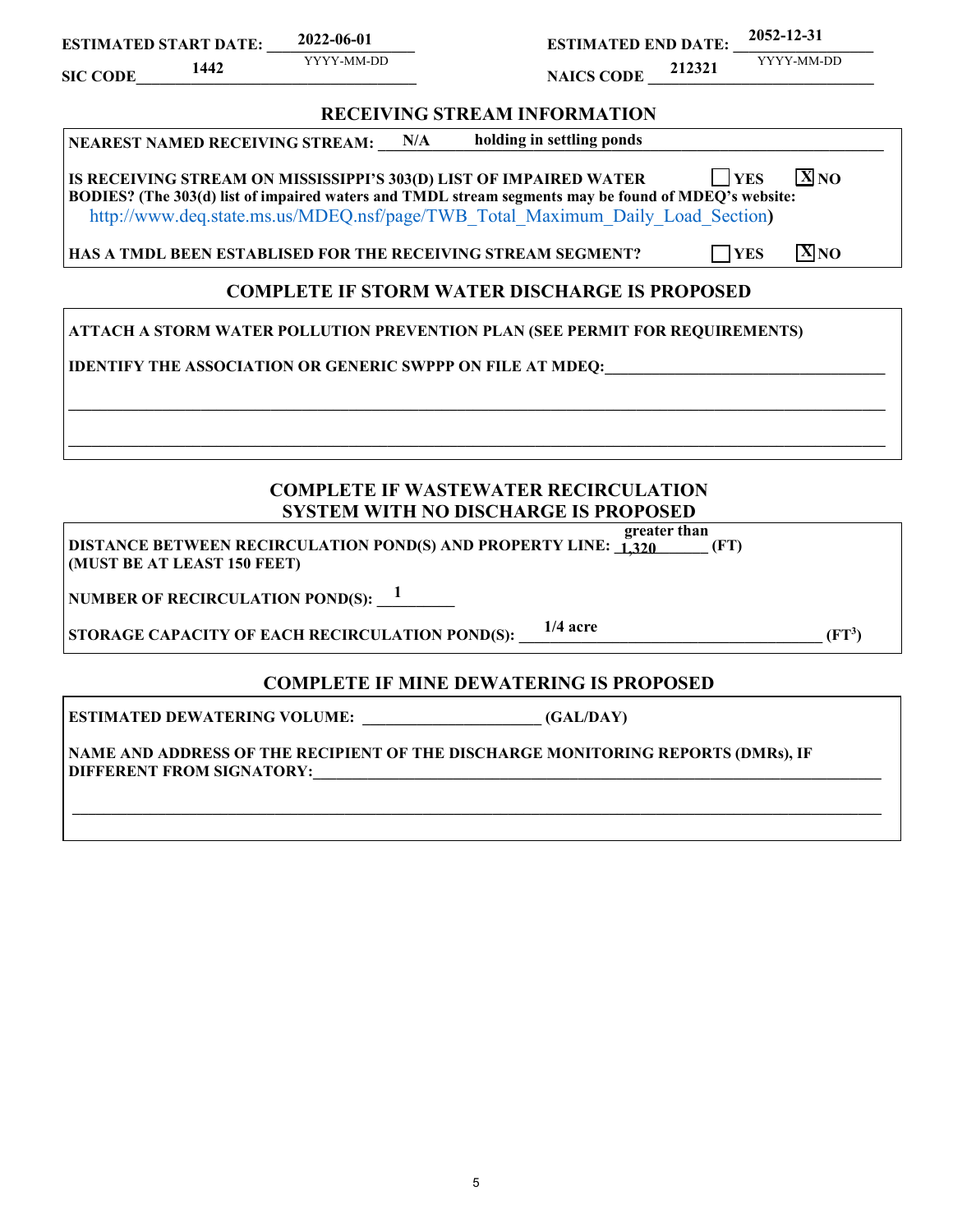| <b>DOCUMENTATION OF COMPLIANCE WITH OTHER REGULATIONS/REQUIREMENTS</b><br>Coverage under this general permit will not be granted until all other required MDEQ permits and approvals are addressed.                                                                                                                                                                                                                                                                                                                                                                                                                                                                           |                                                                                                                                |  |  |
|-------------------------------------------------------------------------------------------------------------------------------------------------------------------------------------------------------------------------------------------------------------------------------------------------------------------------------------------------------------------------------------------------------------------------------------------------------------------------------------------------------------------------------------------------------------------------------------------------------------------------------------------------------------------------------|--------------------------------------------------------------------------------------------------------------------------------|--|--|
| WILL THE CONSTRUCTION OR OPERATION OF THIS MINE INVOLVE THE RE-ROUTING, FILLING OR CROSSING OF A WATER<br>CONVEYANCE OF ANY KIND? $\Box$ YES $\Box$ NO                                                                                                                                                                                                                                                                                                                                                                                                                                                                                                                        |                                                                                                                                |  |  |
| If yes, contact the U.S. Army Corps of Engineers' Regulatory Branch for permitting requirements. If the mine requires a Corps of Engineers<br>Section 404 permit, provide appropriate documentation with this MNOI that:<br>The mine has been approved by individual permit, or                                                                                                                                                                                                                                                                                                                                                                                               |                                                                                                                                |  |  |
| The work will be covered by a nationwide permit and NO NOTIFICATION to the Corps is required, or<br>$\bullet$<br>The work will be covered by a nationwide or general permit and NOTIFICATION to the Corps is required.<br>$\bullet$                                                                                                                                                                                                                                                                                                                                                                                                                                           |                                                                                                                                |  |  |
| LIST ANY NPDES PERMIT NO(s). $N/A$                                                                                                                                                                                                                                                                                                                                                                                                                                                                                                                                                                                                                                            | N/A<br><b>GEOLOGY APPLICATION/PERMIT NO.</b>                                                                                   |  |  |
| LIST OTHER GEOLOGY PERMIT NUMBERS THAT APPLY TO COVERAGE AREA ____                                                                                                                                                                                                                                                                                                                                                                                                                                                                                                                                                                                                            | N/A                                                                                                                            |  |  |
| IS THE MINE LESS THAN 4 ACRES AND GREATER THAN 1320 FEET FROM ANOTHER MINE?                                                                                                                                                                                                                                                                                                                                                                                                                                                                                                                                                                                                   |                                                                                                                                |  |  |
| <b>X</b> YES<br>A "Notice of Exempt Operations" Form must be included with the MNOI or proof of prior submission,<br>if previously submitted to the Office of Geology.                                                                                                                                                                                                                                                                                                                                                                                                                                                                                                        |                                                                                                                                |  |  |
| N <sub>O</sub><br>General Permit. For information on Office of Geology requirements, call 601-961-5515.                                                                                                                                                                                                                                                                                                                                                                                                                                                                                                                                                                       | A "Notice of Intent to Mine Class I or Class II Materials" Form must be filed before coverage will be granted under the Mining |  |  |
| LIST ANY LOCAL STORM WATER ORDINANCES WITH WHICH THE OPERATIONS MUST COMPLY AND SUBMIT ANY                                                                                                                                                                                                                                                                                                                                                                                                                                                                                                                                                                                    |                                                                                                                                |  |  |
| ASSOCIATED APPROVAL DOCUMENTATION.                                                                                                                                                                                                                                                                                                                                                                                                                                                                                                                                                                                                                                            | no county stormwater ordinances                                                                                                |  |  |
| IF IMPOUNDMENTS WILL BE CONSTRUCTED ABOVE NATURAL SURFACE ELEVATIONS, INDICATE WHICH, IF ANY, OF THE<br><b>FOLLOWING APPLY.</b><br><b>None Applicable</b>                                                                                                                                                                                                                                                                                                                                                                                                                                                                                                                     |                                                                                                                                |  |  |
| The impoundment will be constructed with a peripheral dam or levee 8 feet or greater in height, measured from the lowest elevation of its toe.                                                                                                                                                                                                                                                                                                                                                                                                                                                                                                                                |                                                                                                                                |  |  |
| The impoundment will have a maximum storage volume greater than 25 acre-feet.                                                                                                                                                                                                                                                                                                                                                                                                                                                                                                                                                                                                 |                                                                                                                                |  |  |
| The impoundment will impound a watercourse with a continuous flow.                                                                                                                                                                                                                                                                                                                                                                                                                                                                                                                                                                                                            |                                                                                                                                |  |  |
| The impoundment has the potential to threaten downstream lives or man-made structures.                                                                                                                                                                                                                                                                                                                                                                                                                                                                                                                                                                                        |                                                                                                                                |  |  |
| If any of the impoundments meet any of the above criteria, the applicant will be required to obtain written authorization from MDEQ, Dam Safety<br>Division before coverage will be granted under the Mining General Permit.                                                                                                                                                                                                                                                                                                                                                                                                                                                  |                                                                                                                                |  |  |
| I certify under penalty of law that this document and all attachments were prepared under my direction or supervision in accordance<br>with a system designed to assure that qualified personnel properly gathered and evaluated the information submitted. Based on my<br>inquiry of the person or persons who manage the system, or those persons directly responsible for gathering the information, the<br>information submitted is, to the best of my knowledge and belief, true, accurate and complete. I am aware that there are significant<br>penalties for submitting false information, including the possibility of fine and imprisonment for knowing violations. |                                                                                                                                |  |  |
|                                                                                                                                                                                                                                                                                                                                                                                                                                                                                                                                                                                                                                                                               |                                                                                                                                |  |  |
| Authorized Signature <sup>1</sup>                                                                                                                                                                                                                                                                                                                                                                                                                                                                                                                                                                                                                                             | Date                                                                                                                           |  |  |
| <b>Renee B. Priest</b><br><b>Printed Name</b>                                                                                                                                                                                                                                                                                                                                                                                                                                                                                                                                                                                                                                 | owner, partner of Tatum Gravel, LLC<br><b>Title</b>                                                                            |  |  |
| <sup>1</sup> This application shall be signed according to the General Permit, Act 15, T-4 as follows:<br>For a corporation, by a responsible corporate officer.<br>For a partnership, by a general partner.<br>For a sole proprietorship, by the proprietor.<br>For a municipal, state or other public facility, by either a principal executive officer, the mayor, or ranking elected official.<br><b>Duly Authorized Representative</b><br>Please submit this form to:<br><b>Chief, Environmental Permits Division</b>                                                                                                                                                    |                                                                                                                                |  |  |
| <b>MDEQ, Office of Pollution Control</b><br>P.O. Box 2261<br>Jackson, Mississippi 39225                                                                                                                                                                                                                                                                                                                                                                                                                                                                                                                                                                                       |                                                                                                                                |  |  |